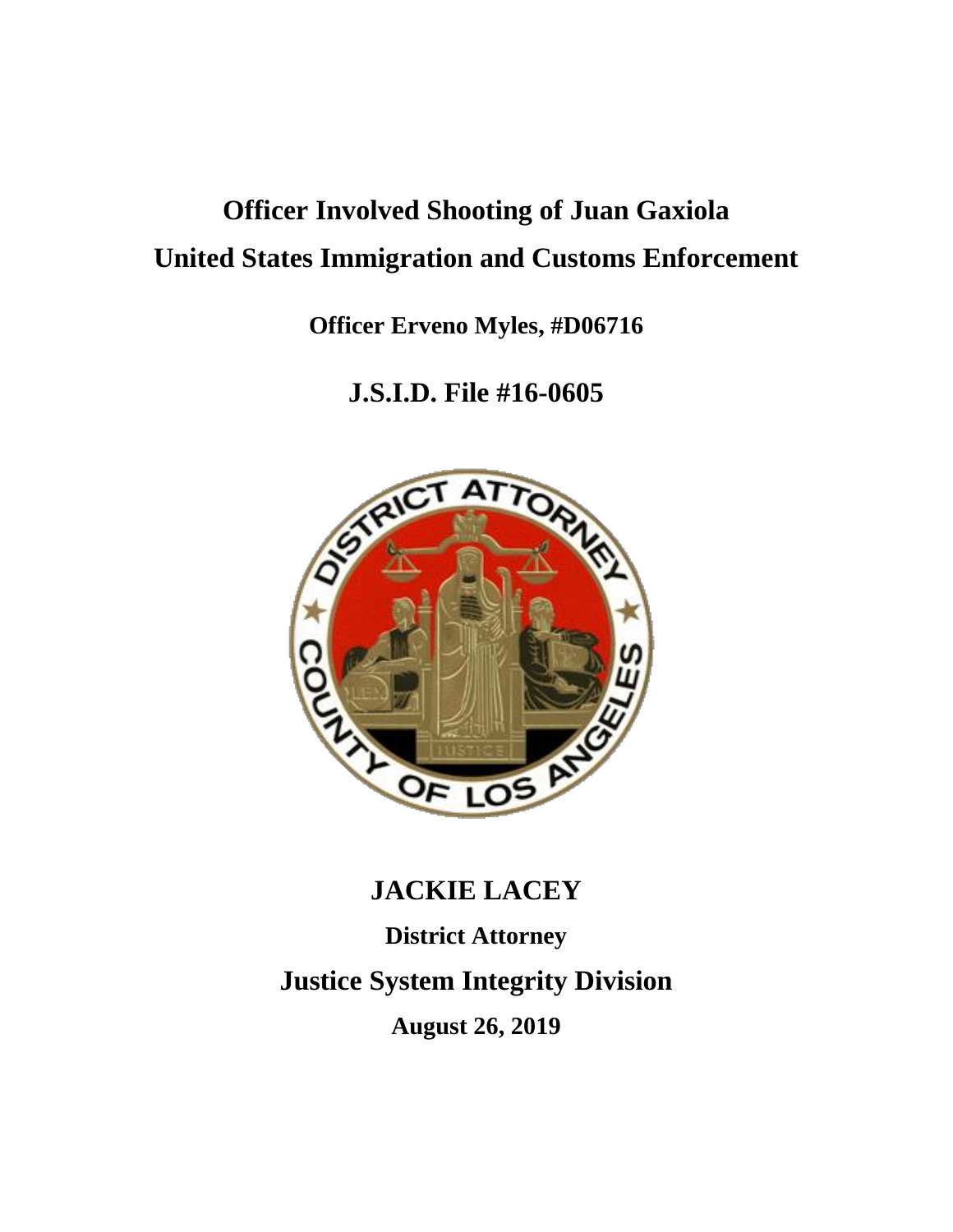#### **MEMORANDUM**

| TO:             | <b>TAE D. JOHNSON</b>                             |
|-----------------|---------------------------------------------------|
|                 | <b>Assistant Director CMD, ERO</b>                |
|                 | United States Immigration and Customs Enforcement |
|                 | 500 12th Street, SW                               |
|                 | Washington, District of Columbia 20536            |
|                 | <b>CAPTAIN WILLIAM P. HAYES</b>                   |
|                 | Los Angeles Police Department                     |
|                 | Robbery-Homicide Division                         |
|                 | 100 West First Street                             |
|                 | Los Angeles, California 90012                     |
| FROM:           | <b>JUSTICE SYSTEM INTEGRITY DIVISION</b>          |
|                 | Los Angeles County District Attorney's Office     |
| <b>SUBJECT:</b> | <b>Officer Involved Shooting of Juan Gaxiola</b>  |
|                 | J.S.I.D. File #16-0605                            |
|                 | L.A.P.D. File #16-0519178                         |
| DATE:           | <b>August 26, 2019</b>                            |

The Justice System Integrity Division of the Los Angeles County District Attorney's Office has completed its review of the November 23, 2016, non-fatal shooting of Juan Gaxiola by United States Immigration and Customs Enforcement (ICE) Officer Erveno Myles. We have determined that Officer Myles acted in lawful self-defense when he fired his weapon.

The District Attorney's Command Center was notified of this shooting on November 23, 2016, at approximately 11:16 p.m. The District Attorney Response Team responded to the scene and was given a briefing and walk-through by Los Angeles Police Department (LAPD) Captain William Hayes.

The following analysis is based on reports and other materials, including recorded interviews of witnesses, 9-1-1 calls, surveillance videos, and photographs submitted by LAPD Robbery-Homicide Division. The voluntary statement of Officer Myles was considered in this analysis.

#### **FACTUAL ANALYSIS**

On November 23, 2016, at approximately 7:40 p.m., Erveno Myles, an off-duty ICE officer, was driving his Infinity G35 southbound on the Harbor freeway, near the Interstate 405 interchange. Myles stated that he noticed a car following directly behind him, and that the car continued to follow him as he made several lane changes. Myles exited the freeway at Harry S. Bridges Boulevard to evade the car, a white Mazda 3, and drove northbound on Figueroa Street. Myles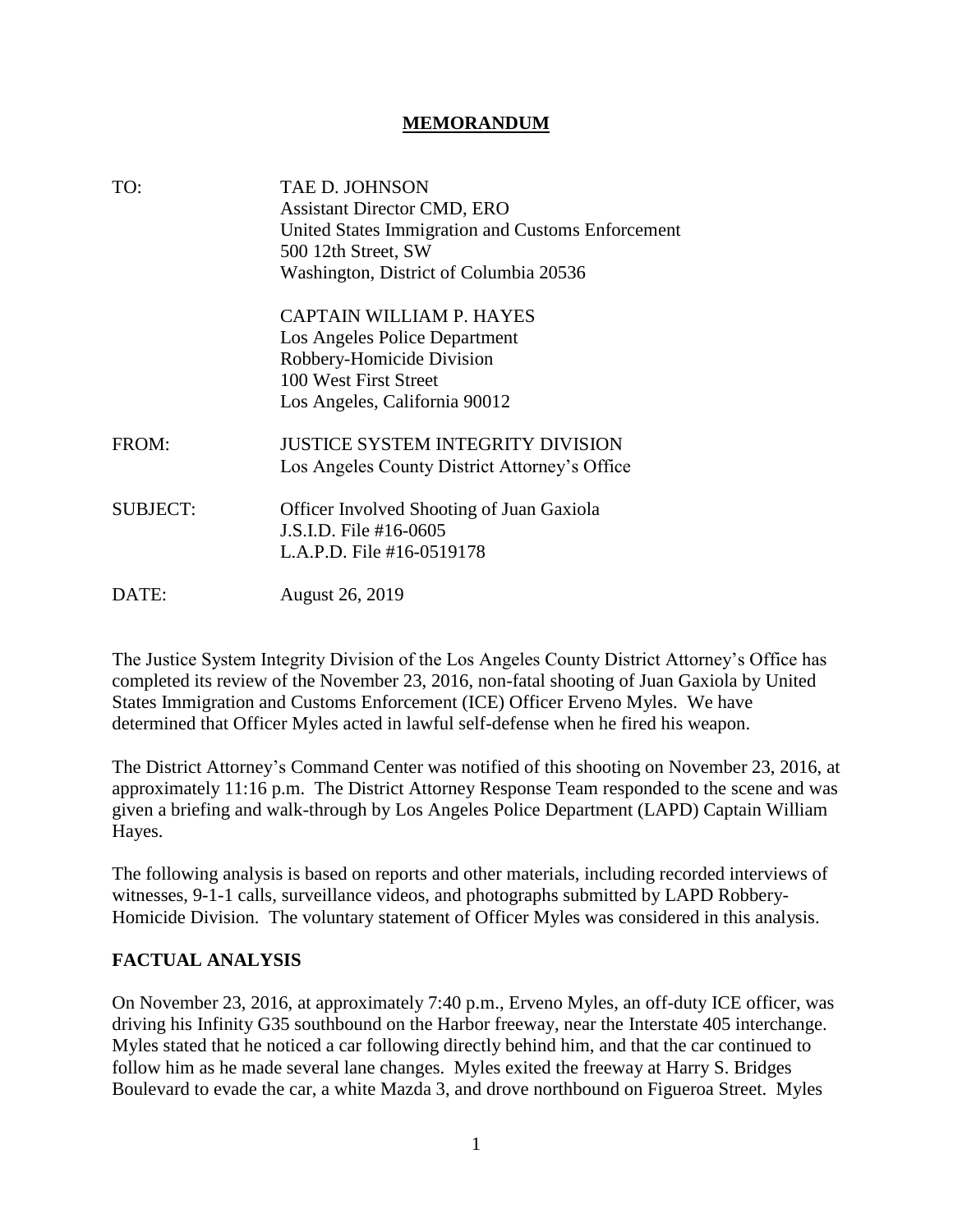stopped at a red light in the number one lane at the intersection of Figueroa Street and Anaheim Street. Elizabeth M., the driver of the Mazda 3, followed and stopped next to the driver side of Myles' car in the left turn lane, slightly ahead of Myles' car. Myles stated he was concerned about the Mazda 3 following him, but calmed down when he saw a woman in the driver seat looking straight ahead. Immediately thereafter, and to his surprise, Myles saw the front passenger door of the Mazda 3 open. Fearful that he was about to be assaulted, Myles armed himself with his 9mm semiautomatic handgun. Myles is left handed, and as he was transitioning the gun from his right to left hand, the front passenger of the Mazda 3, Juan Gaxiola, exited the Mazda 3 and began to approach him with a black "weapon" in his hand.

Simultaneously, as Myles began to lower the driver side window of his car, he saw a black gun in Gaxiola's right hand and a "muzzle flash." Gaxiola was approximately six to eight feet away from him. Myles yelled, "Federal agent! Get back!" Fearing for his life, he fired his gun at Gaxiola until the magazine in his gun was empty. Myles did not know if he struck Gaxiola. Gaxiola entered the Mazda 3, and Myles drove eastbound on Anaheim Street to get away from Gaxiola. Myles reloaded his firearm with another magazine. When Myles believed he was no longer being followed, he returned to the intersection, and called 9-1-1, stating he was a victim of an attempted carjacking.

Approximately three minutes later, Elizabeth M. called 9-1-1 and reported that her boyfriend had been shot. The fire department responded to the 1400 block of North Marine Avenue, approximately two miles from Figueroa Street and Anaheim Street, and transported Gaxiola to a local hospital. Gaxiola was treated for multiple gunshot wounds to his right hand, arm, and hip. Gaxiola survived his injuries.

At the intersection of Figueroa Street and Anaheim Street, investigators located five expended 9mm casings. Investigators recovered the following items from Myles' car: a 9mm Glock handgun, with a full magazine inserted and a round in the chamber; an empty ten-round magazine; four expended 9mm casings from the passenger compartment of the car; and one expended 9mm casing located on the exterior of the car between the edge of the trunk lid and rear window. The ten expended 9mm casings recovered were analyzed and determined to have been fired from Myles' firearm. The physical evidence is consistent with Myles firing a total of ten rounds, the capacity of the magazine, at Gaxiola. No physical evidence, such as bullet impacts to Myles' Infinity, was observed or recovered indicating that the "muzzle flash" Myles saw was in fact a gunshot.

Investigators recovered seven black fragments among the shell casings at the intersection of Figueroa Street and Anaheim Street. The fragments were smooth on one side and checkered on the other.<sup>1</sup> Investigators searched the Mazda 3 and recovered three black fragments with and without checkered patterns from the front passenger seat. LAPD's Forensic Science Division examined and conducted an inspection of the fragments recovered at the shooting scene and inside the Mazda 3, and concluded that several of the fragments from the scene and inside the car were once part of the same object. No firearm was recovered from the Mazda 3.

 $\overline{a}$ 

 $1$  The investigating officer opined that the fragments resemble the grip of a firearm. LAPD's Firearms Analysis Unit is unable to provide an opinion to a scientific degree of certainty that the fragments were once part of a real firearm.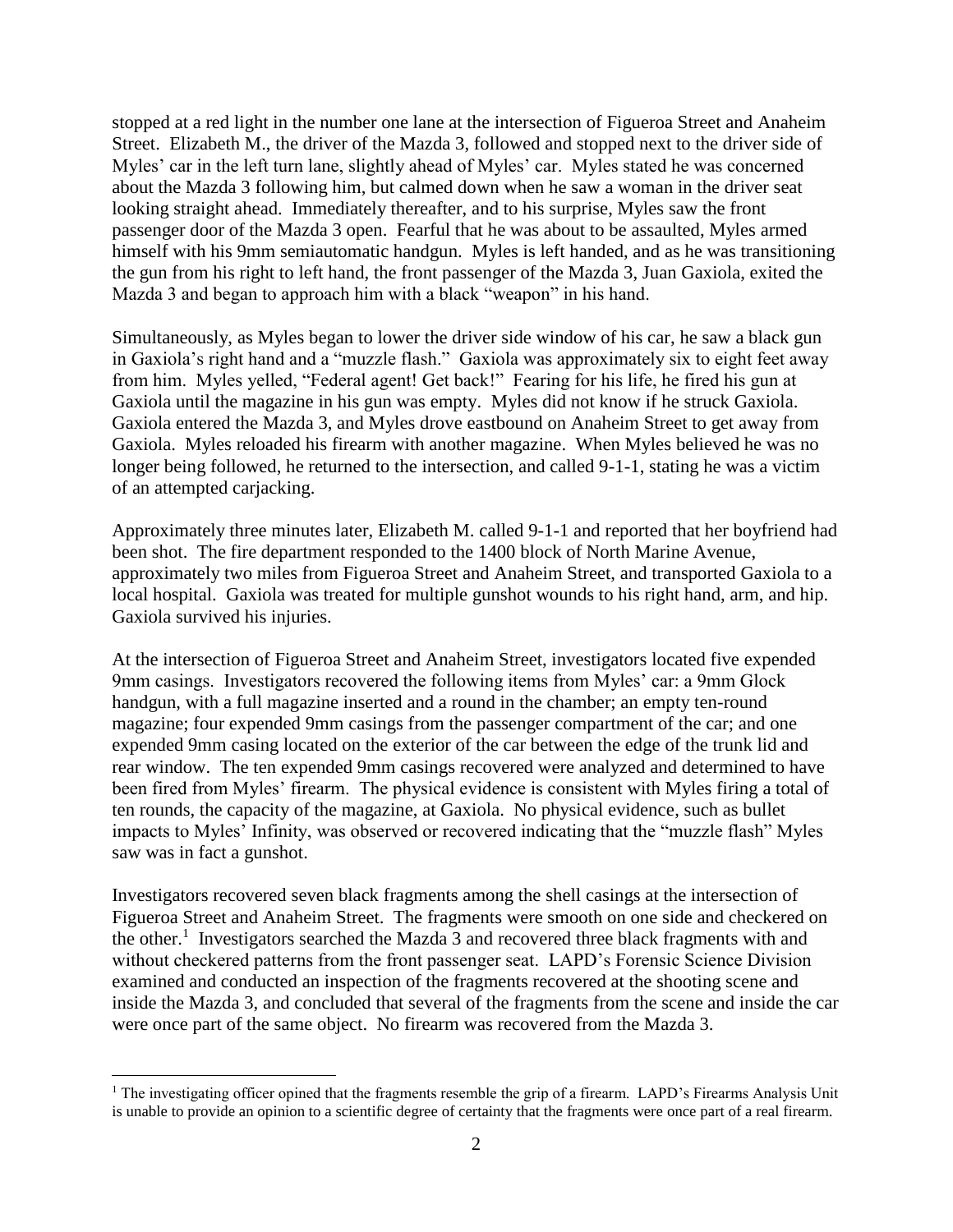



Item 2 was located inside the Mazda 3. Item 8A and 8B were located in the roadway at the shooting scene.



Items 1 through 4 were located inside the Mazda  $3<sup>2</sup>$ 

Serology and DNA analysis confirmed the presence of blood from one of the fragments recovered from the front passenger seat of the Mazda 3. The DNA profile obtained from a buccal sample of Gaxiola matched the profile obtained from the swab of the blood on the fragment located inside the Mazda 3, and also from swabs of the fragments recovered from the intersection.

Investigators observed and photographed several bullet holes to the Mazda 3. A physical examination of the Mazda 3, including bullet trajectory analysis, indicates that the front passenger door was open when Myles fired a bullet that travelled a path entering the interior of the driver door without striking the front passenger door.

Surveillance video from a camera facing a southeast direction on Figueroa Street depicts Myles' Infinity and Elizabeth M.'s Mazda 3 approach the intersection, but the shooting is not captured within the frame. The video also depicts a SUV approach behind Myles' car before stopping abruptly, reversing, and returning southbound on Figueroa Street. Myles' car stops outside the

 $\overline{a}$ <sup>2</sup> Items 2, 8A, and 8B depicted in this photograph and the above photographs are the same fragments. Differences in coloration are due to lighting conditions.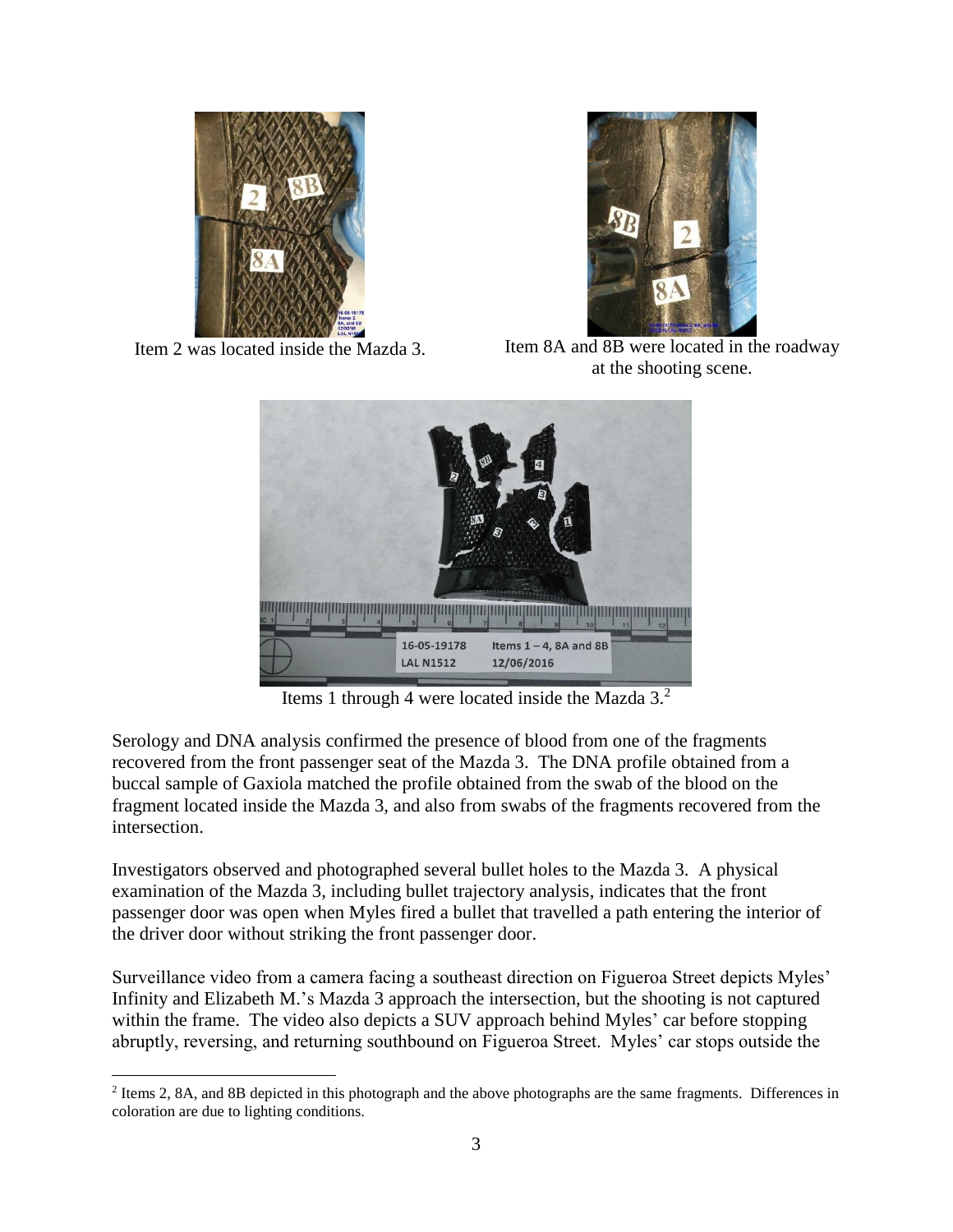frame, and Elizabeth M.'s Mazda 3 is partially within the frame. Approximately 18 seconds elapse from when the Mazda 3 stops to when it leaves the frame. The video does not include any audio.



Video surveillance camera depicts Myles' Infinity and Elizabeth M.'s Mazda 3 as their cars approached the intersection of Figueroa Street and Anaheim Street.

# **Statement of Monica T.**

Investigators interviewed Monica T., who was seated in the passenger seat of a truck headed eastbound on Anaheim Street, west of Figueroa Street, when she heard multiple gunshots. The truck she was inside stopped, and she looked in the direction of the gunshots and saw a white car stopped at the intersection in the left turn lane, northbound on Figueroa Street. She saw a woman with "pale skin" and blonde hair with highlights in the driver seat.<sup>3</sup> She believed there were two Hispanic men, one in the front passenger seat and one in the rear passenger seat of the white car. She saw a gun in the hand of the man crouched in the rear passenger seat pointed out of the car, and believed the man was shooting in an unknown direction. Monica T. also saw a big SUV behind the white car, in an adjacent lane, with occupants who appeared shocked. The SUV quickly reversed out of the area. After she made eye contact with the driver, who looked scared, and passengers of the white car, the truck she was inside continued eastbound on Anaheim Street. Monica T. stated both passenger side doors of the white car were open.

### **Statement of Elizabeth M.**

On the evening of the shooting, investigators interviewed Elizabeth M. at LAPD's Harbor Station. She stated that she was driving her car, a Mazda 3, southbound on the Harbor Freeway, and her boyfriend, Gaxiola, was seated in the front passenger seat. She was driving in the number one lane, and the car in front of her was driving slowly. She was unable to pass the slower car due to the presence of other cars in the adjacent lane and she flashed her lights. The slower car "brake checked" her, which caused her to brake abruptly. Due to the other car's driving, she missed her transition to the 405 freeway. When she finally drove around the car, she stated that the car got in front of them again and continued to brake check them, and the driver flipped them off.<sup>4</sup> Eventually, the slower car exited the freeway, and Gaxiola told her to follow it. When she reached the intersection of Figueroa and Anaheim Streets, she pulled along the left side of the same car, Myles' Infinity G35, because Gaxiola instructed her to do so. Myles' car

 $\overline{a}$ 

<sup>&</sup>lt;sup>3</sup> Elizabeth M. is a white female with blonde hair.

<sup>&</sup>lt;sup>4</sup> Myles denied he was involved in any type of "road rage" incident with the occupants of the Mazda 3.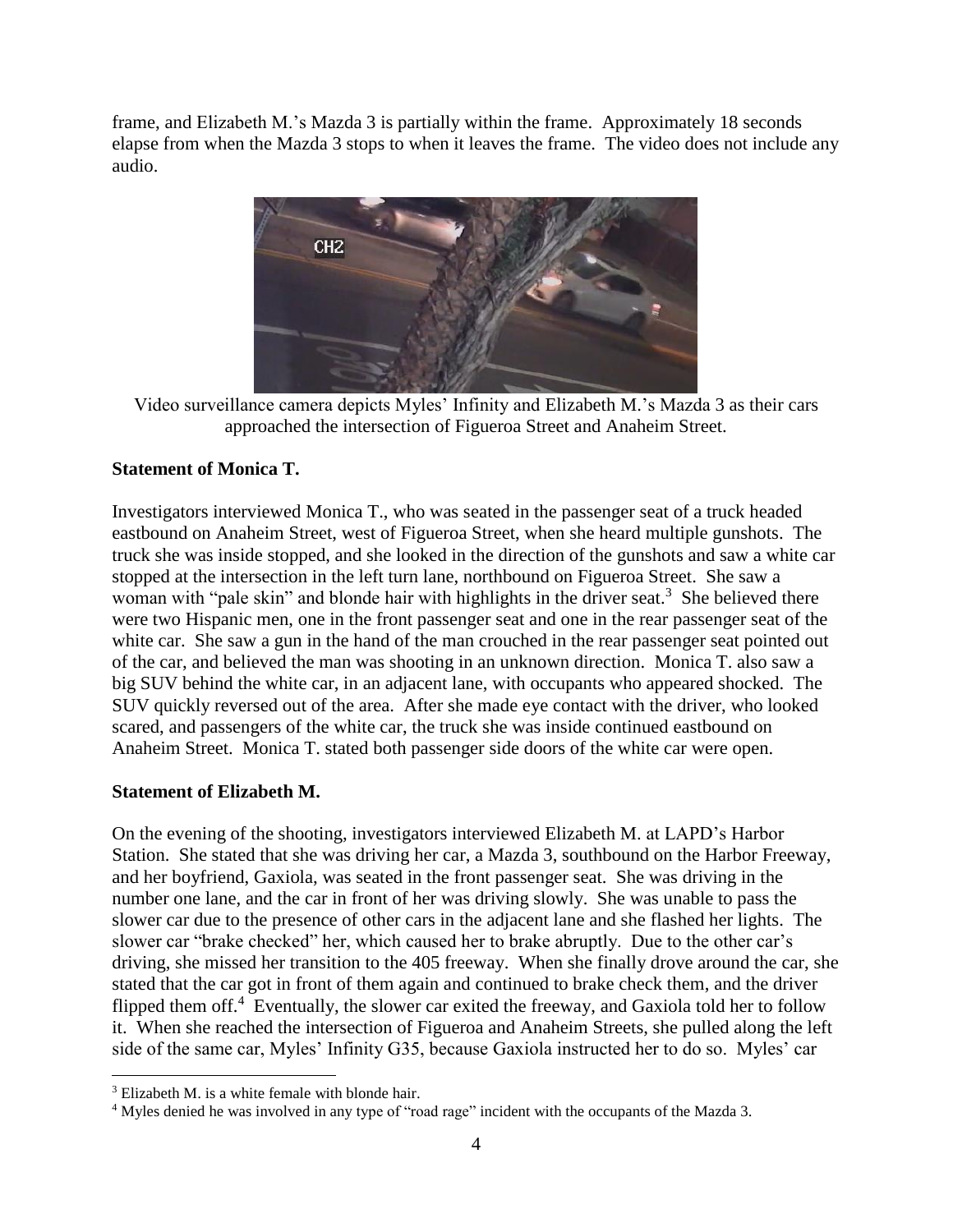was slightly behind her. Gaxiola exited the passenger side and began to approach the Infinity when the driver of the Infinity fired a gun at Gaxiola. Gaxiola entered the Mazda 3 and told her that he had been shot. She drove eastbound on Anaheim Street and called 9-1-1 for help. Elizabeth M. stated that she intentionally followed the slower car off the freeway because Gaxiola wanted to confront the driver. Elizabeth M. stated that Gaxiola was not armed with any weapons and she speculated that he wanted to yell at the driver, spit at him, or kick his car.

On November 28, 2016, an investigator called Elizabeth M. and informed her of the matching fragments found at the shooting scene and in the passenger compartment of her car. When asked if she would reveal the location of the gun Gaxiola possessed for public safety reasons, she paused and stated that she wanted to consult with an attorney.

#### **Statement of Juan Gaxiola**

On November 25, 2016, investigators interviewed Gaxiola at the hospital. Gaxiola stated that he and his girlfriend, Elizabeth M., were having a verbal dispute as she was driving her Mazda 3 southbound on the Harbor Freeway. They were travelling to their home in Long Beach, but missed the transition to the 405 freeway. A car directly in front of them was travelling slow and Elizabeth M. flashed her lights at the car and attempted to change lanes, but the car "boxed them in." Gaxiola stated that Elizabeth M. was upset at the driver of the car. As she slowed to exit the freeway, the car that had boxed them in exited the same off-ramp. Elizabeth M. continued to follow the car. As they came to a stop, Gaxiola saw a gun protruding from the driver side window of the car they followed, and he heard gunfire. Gaxiola stated that he did not exit the Mazda 3, and he did not have anything in his hands. Gaxiola is right handed. In response to how he sustained a gunshot wound to his right hip, Gaxiola stated that after being shot in the arm, he raised his hips to window level to protect Elizabeth M.

Investigators interviewed Gaxiola again on November 28, 2016. Gaxiola was confronted about the matching fragments from the shooting scene and the Mazda 3. Gaxiola had no further explanation as to the fragments. He denied possessing a firearm, and said Elizabeth M. may have been mistaken that he exited the car due to their "heated argument" before the shooting.

In case number NA105462, Gaxiola was charged with a violation of Penal Code section 245(a)(2), assault with a firearm. On April 29, 2019, Gaxiola pled no contest to the charge.

### **LEGAL ANALYSIS**

California law permits any person to use deadly force in self-defense or in the defense of others if he actually and reasonably believed that he or others were in imminent danger of great bodily injury or death. CALCRIM No. 3470. In protecting himself or another, a person may use that amount of force which he believes reasonably necessary and which would appear to a reasonable person, in the same or similar circumstances, to be necessary to prevent imminent injury. *Id*. If the person's beliefs were reasonable, the danger does not need to have actually existed. *Id*.

In California, the evaluation of the reasonableness of a police officer's use of deadly force employs a reasonable person acting as a police officer standard, which enables the jury to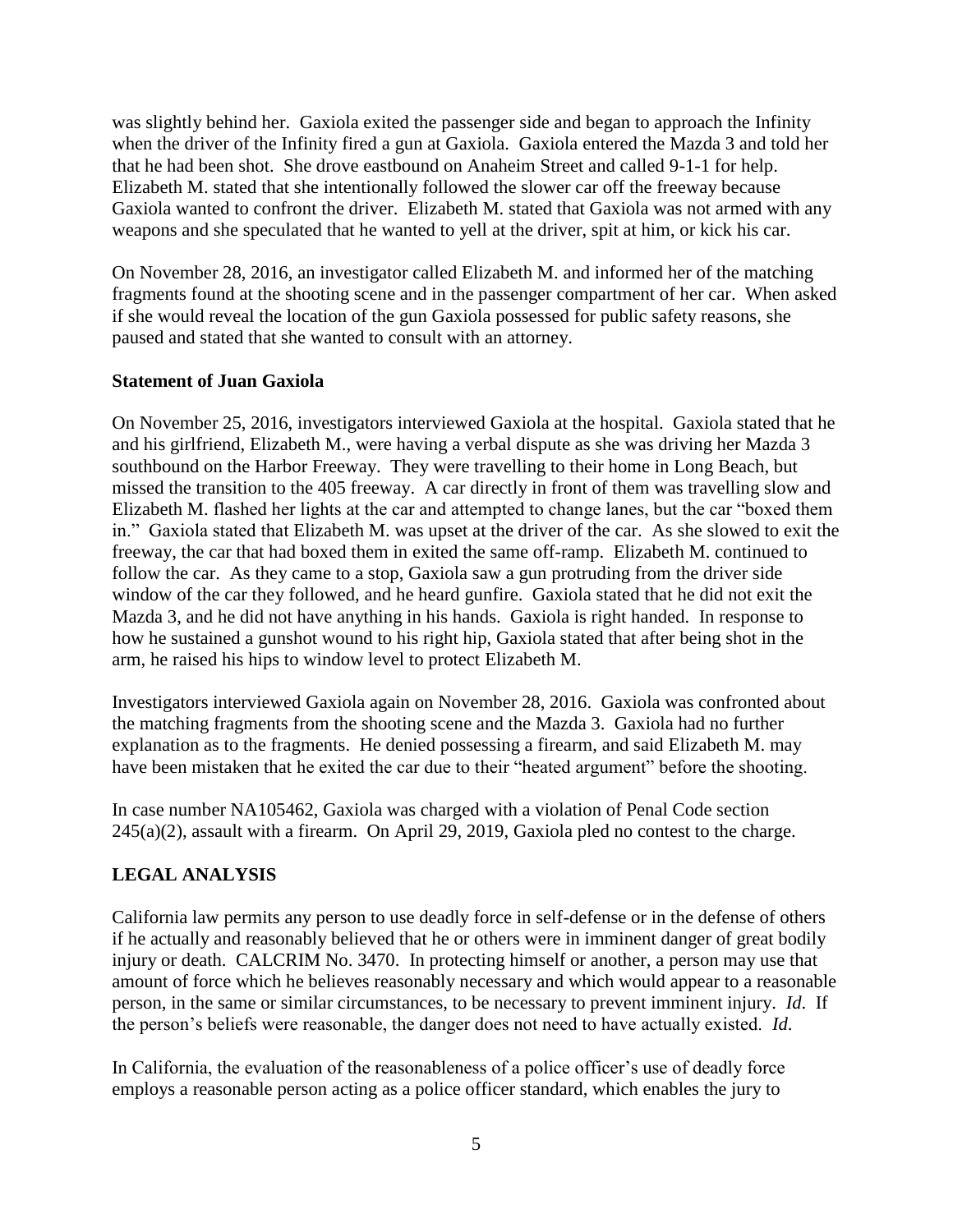evaluate the conduct of a reasonable person functioning as a police officer in a stressful situation. *People v. Mehserle* (2012) 206 Cal.App.4th 1125, 1146.

In evaluating whether a police officer's use of deadly force was reasonable in a specific situation, it is helpful to draw guidance from the objective standard of reasonableness adopted in civil actions alleging Fourth Amendment violations. "The 'reasonableness' of a particular use of force must be judged from the perspective of a reasonable officer on the scene, rather than with the 20/20 vision of hindsight… The calculus of reasonableness must embody allowance for the fact that police officers are often forced to make split-second judgments—in circumstances that are tense, uncertain, and rapidly evolving—about the amount of force that is necessary in a particular situation." *Graham v. Connor* (1989) 490 U.S. 386, 396-397.

Here, Gaxiola and his girlfriend both stated that they intentionally followed Myles off the freeway off-ramp at Harry S. Bridges Boulevard. Their statements conflict with Myles' account as to whether "road rage" precipitated their exit from the freeway. While a car-to-car conflict on the freeway may provide a motive for Gaxiola's following actions, it is immaterial to Myles' response.

Elizabeth M. followed Myles' car after exiting the off-ramp by making a left turn on Figueroa Street, travelling north behind Myles' car as they approached the red light at Anaheim Street. Myles stopped his car in the number one lane and Elizabeth M. stopped her car in the left hand turn lane along the driver side of Myles' car. Myles and Elizabeth M. both stated that Gaxiola exited the passenger side of the Mazda 3, but Gaxiola stated he merely looked out the window before being shot. Myles stated that Gaxiola had a gun in his right hand and that he saw a "muzzle flash" before he fired his gun. Gaxiola and Elizabeth M. both denied that Gaxiola possessed a firearm.

However, the totality of the circumstances supports Myles' account that Gaxiola exited the Mazda 3 with a firearm in his hand. First, black plastic fragments from a single object were located both outside among the expended cartridge casings at the shooting scene and inside the passenger compartment of the Mazda 3 where Gaxiola was seated. The investigator opined that the fragments resemble the grip of a firearm, and DNA analysis confirms that Gaxiola had touched the fragments, including those recovered from the roadway. Second, Monica T. stated that after she heard multiple gunshots, she looked in the direction of the shooting and saw a man crouched in the rear passenger seat of the Mazda 3 pointing a gun out of the car.<sup>5</sup> Finally, the trajectory of one of Myles' fired bullets confirms that the front passenger door was open at the time the gun was fired.

Myles stated he saw a "muzzle flash" before he fired his gun. No physical evidence was observed or recovered indicating Gaxiola fired a gun. Myles' car did not sustain any gunshot impacts, and no expended casings from a second firearm were recovered from the shooting scene.<sup>6</sup> If Gaxiola fired a gun at Myles that would be further evidence substantiating Myles'

 $\overline{a}$ 

<sup>&</sup>lt;sup>5</sup> Monica T. appears to be mistaken about seeing two men in the Mazda 3. People honestly make mistakes about what they remember, especially in objectively stressful situations such as this one. See CALCRIM No. 226. <sup>6</sup> In contrast to a semiautomatic pistol, rounds fired from a revolver do not automatically eject expended cartridge casings. Any expended cartridge casings remain in the chambers of the revolver's cylinder.